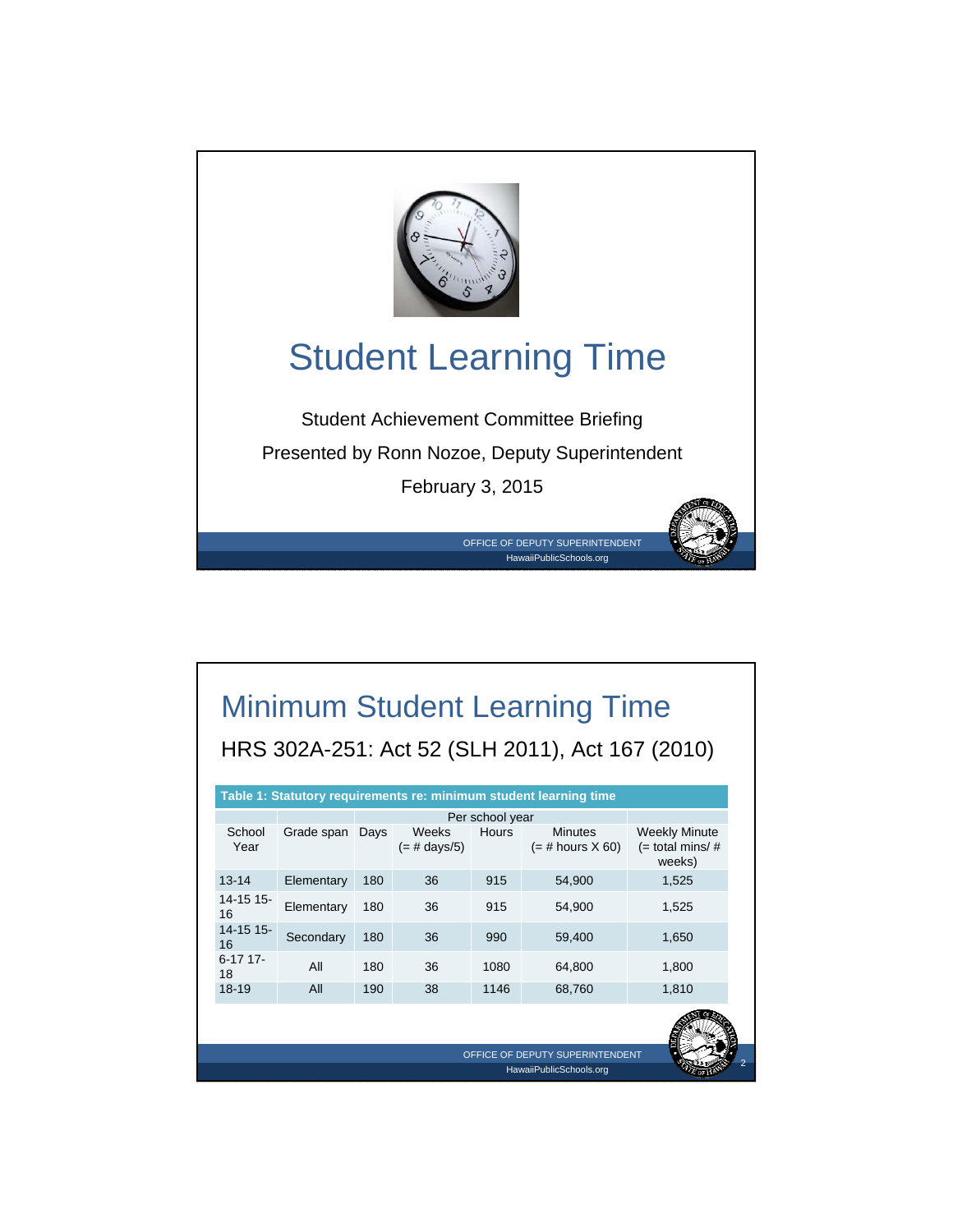# CBA Teaching Requirements

#### **Work day and week:**

•May not exceed a 35-hour work week •Regular work day may not extend beyond 4:30 p.m.

#### **Teacher instructional time:**

•Elementary ≤ 1,415 minutes per week •Secondary ≤ 1,285 minutes per week

#### **Duty-free lunch:**

•150 minutes of duty-free lunch periods in blocks of ≥30 continuous minutes during regular work day

### **Consecutive instruction:**

•No more than 180 consecutive minutes without a break, lunch or recess of no less than 15 minutes



OFFICE OF DEPUTY SUPERINTENDENT HawaiiPublicSchools.org

## CBA Teaching Requirements

### **Preparation time:**

A *"preparation period shall be for the pursuit of personally initiated school tasks in preparing for instruction, evaluation students and performing other instructional related activities. A preparation period shall not be used for personal or Association business or activities."*

•225 minutes of preparation time in blocks ≥45 continuous minutes during regular work day

#### **Other time:**

Time scheduled for meetings (faculty, departmental, grade level, curriculum); passing, opening, and closing time; recess; homeroom; scheduled activity periods on a voluntary basis; and study hall.

•Elementary teachers ≤ 310 minutes of other time

•Secondary teachers ≤ 440 minutes of other time.



OFFICE OF DEPUTY SUPERINTENDENT HawaiiPublicSchools.org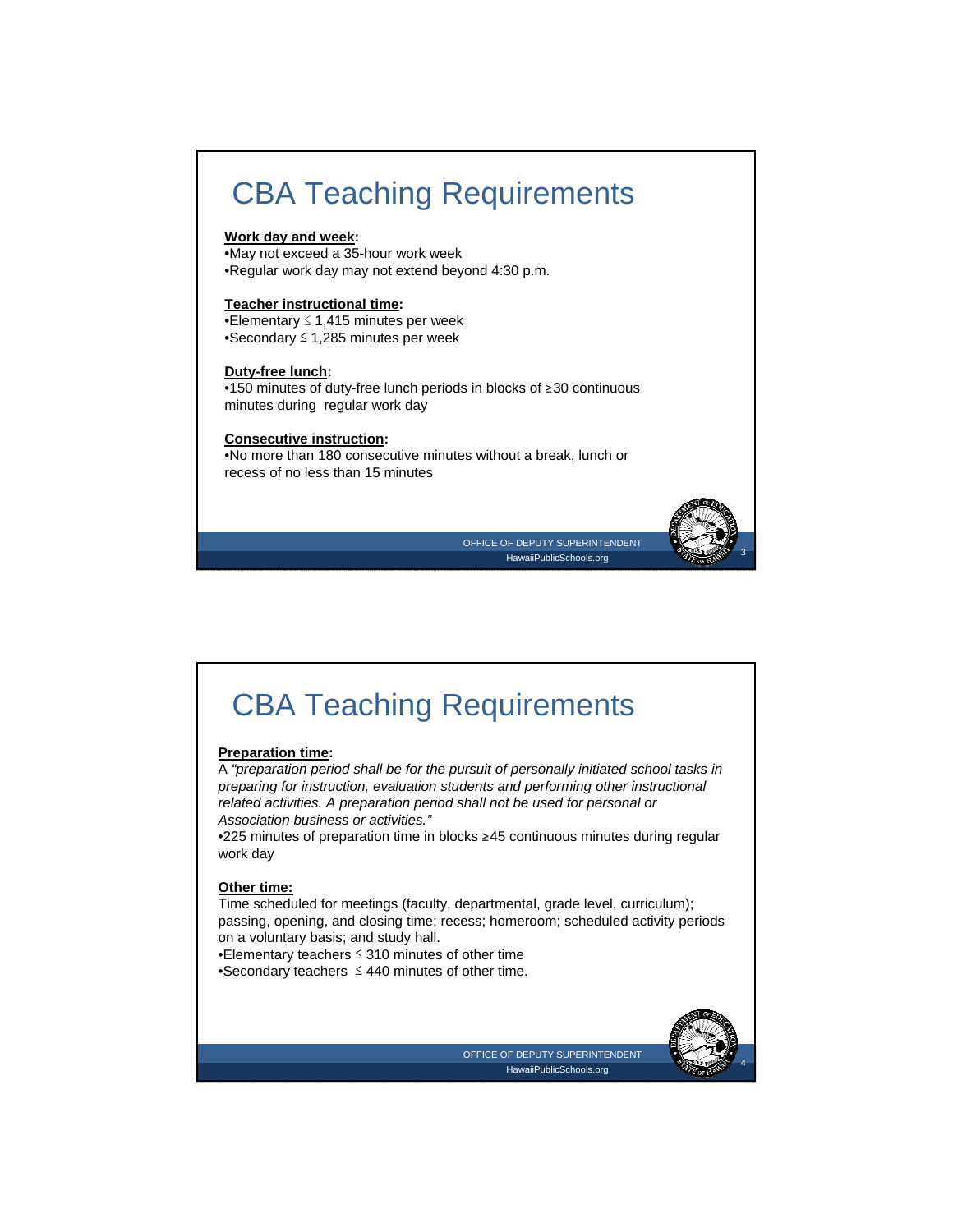

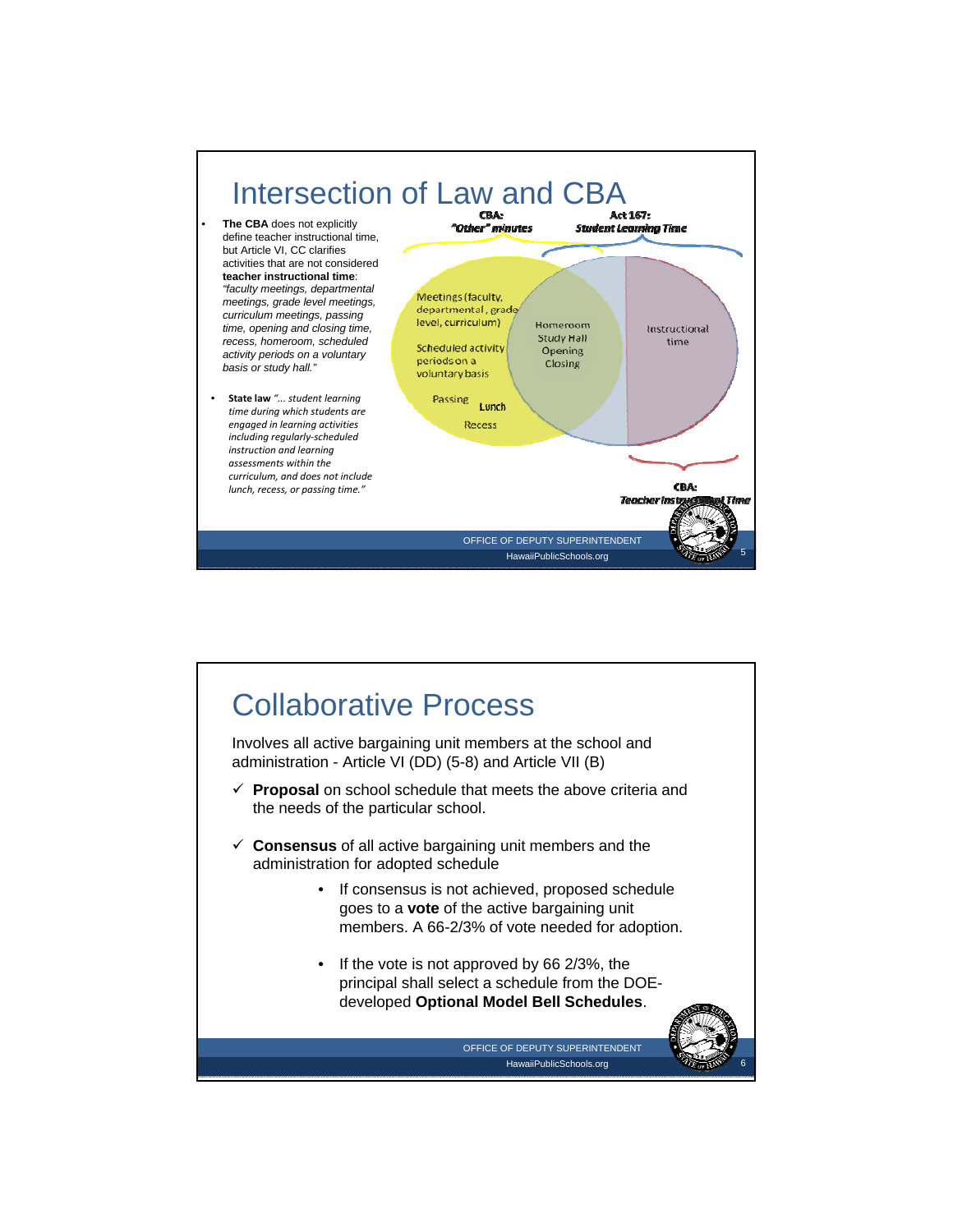

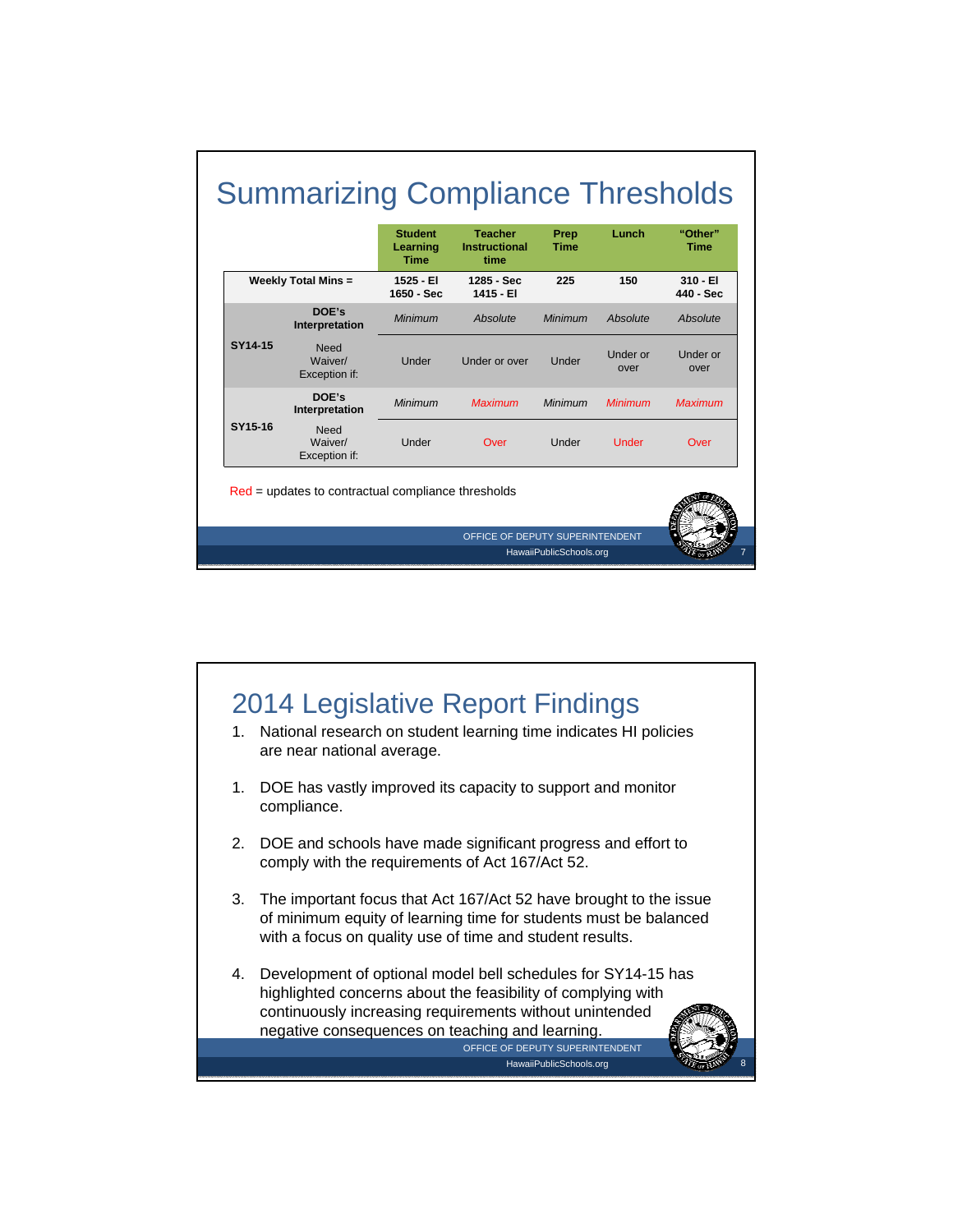

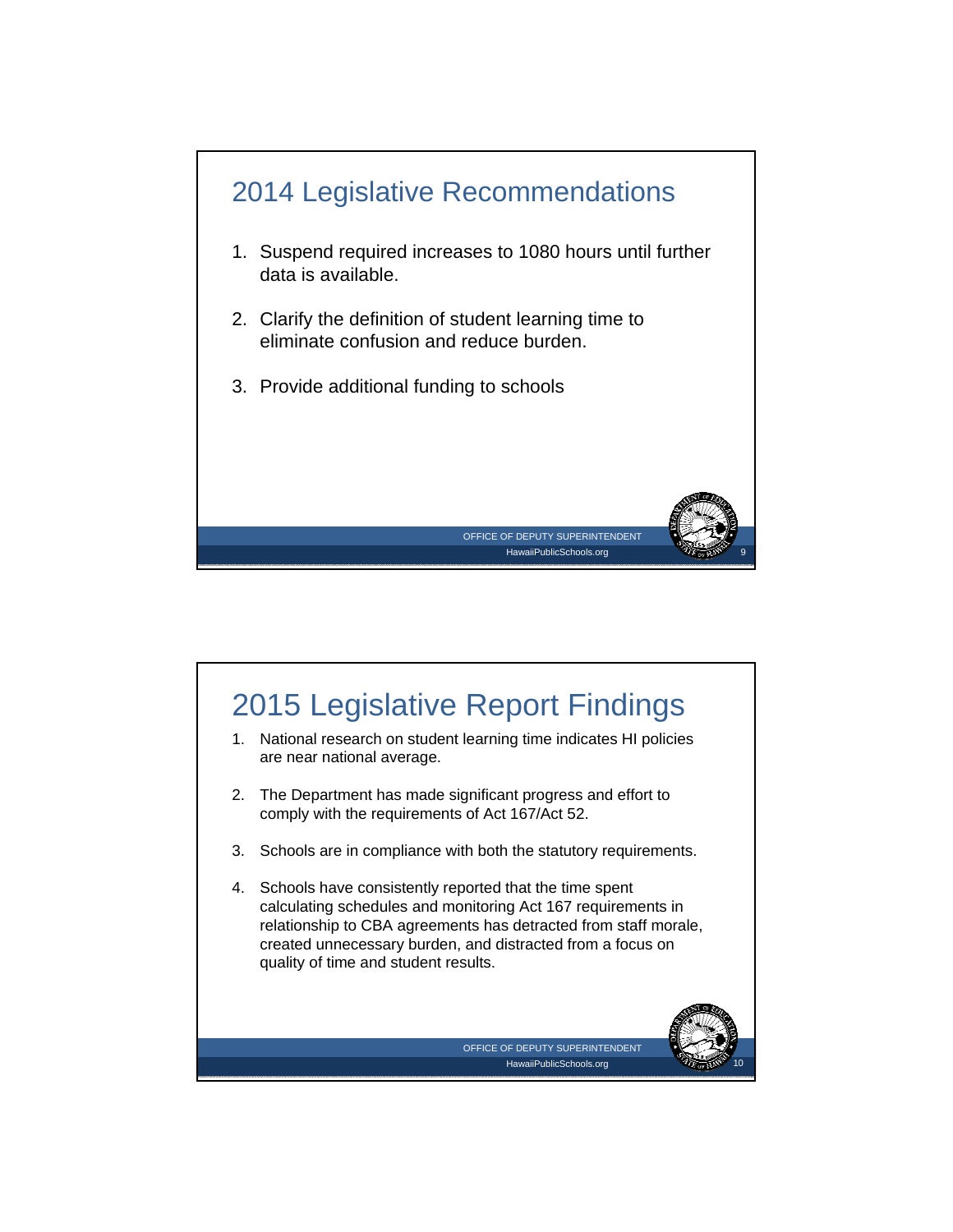

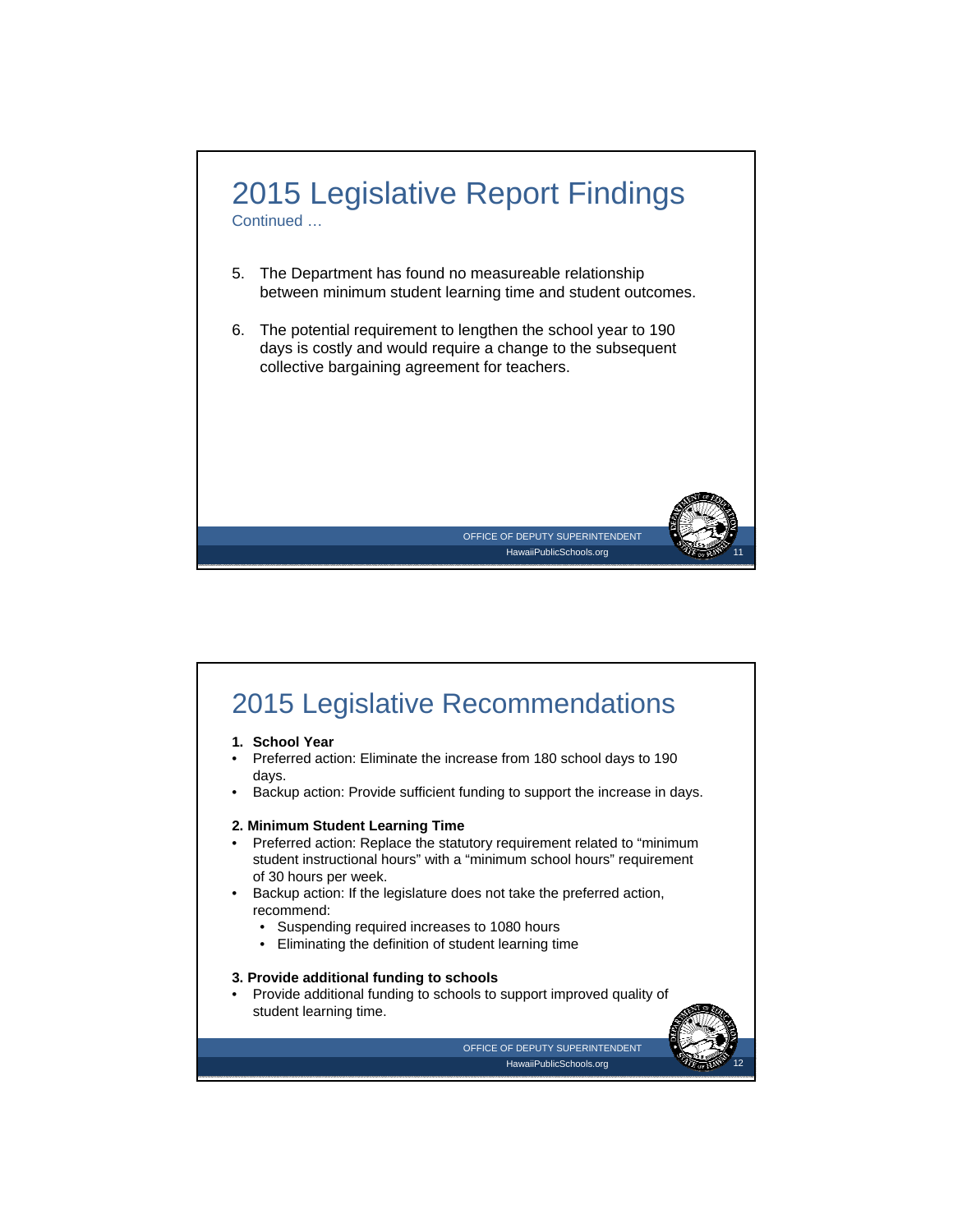

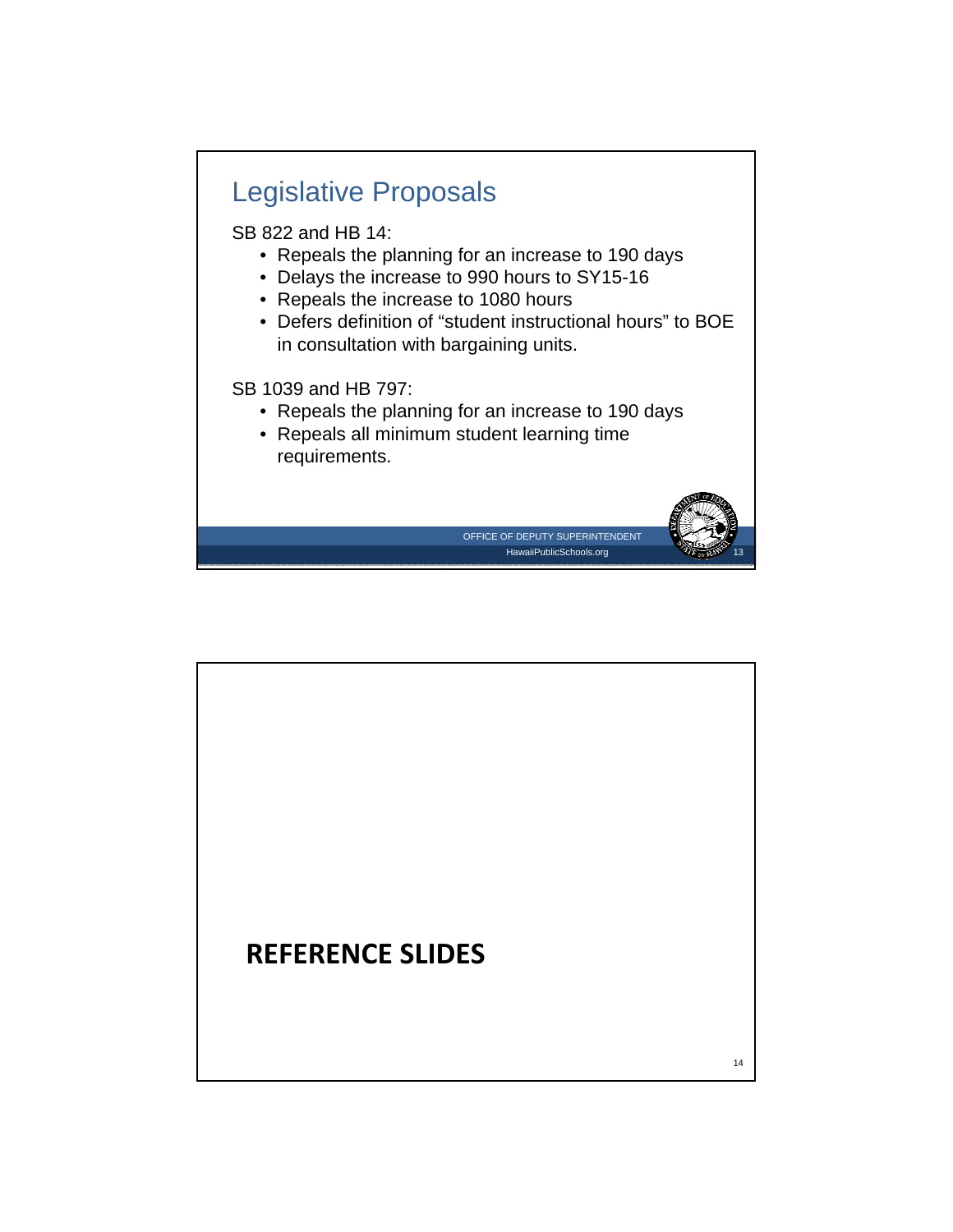| <b>Total</b> | <b>Weekly</b> | <b>Daily</b> | <b>6 Period Day</b>                              |                                                                         |                                                  | <b>7 Period Day</b>                                                            |  |
|--------------|---------------|--------------|--------------------------------------------------|-------------------------------------------------------------------------|--------------------------------------------------|--------------------------------------------------------------------------------|--|
| <b>Hours</b> | <b>Mins</b>   | <b>Mins</b>  | <b>Time Per</b><br>Instructional<br><b>Block</b> | Increased<br>Instructional<br>Time Per<br>Instructional<br><b>Block</b> | <b>Time Per</b><br>Instructional<br><b>Block</b> | Increased<br>Instructional<br><b>Time Per</b><br>Instructional<br><b>Block</b> |  |
|              |               |              | <b>Elementary</b>                                |                                                                         |                                                  |                                                                                |  |
| 915          | 1525          | 305          | 51                                               |                                                                         | 44                                               |                                                                                |  |
| 1080         | 1800          | 360          | 60                                               | 9 mins                                                                  | 51                                               | 7 mins                                                                         |  |
|              |               |              | <b>Secondary</b>                                 |                                                                         |                                                  |                                                                                |  |
| 990          | 1650          | 330          | 55                                               |                                                                         | 47                                               |                                                                                |  |
| 1080         | 1800          | 360          | 60                                               | 5 mins                                                                  | 51                                               | 4 mins                                                                         |  |
|              |               |              |                                                  |                                                                         |                                                  |                                                                                |  |

| Review & |                    | <b>Exception Review</b><br><b>Committee</b> | <b>BOE</b>                    |  |
|----------|--------------------|---------------------------------------------|-------------------------------|--|
| Approval | <b>FYI</b><br>Only | Review &<br>Vote                            | Vote for<br>Final<br>Approval |  |
| J        | ℐ                  |                                             |                               |  |
| ./       | J                  |                                             |                               |  |
| ✓        |                    | ✓                                           | J                             |  |
| ✓        |                    | ℐ                                           | ✓                             |  |
|          |                    |                                             |                               |  |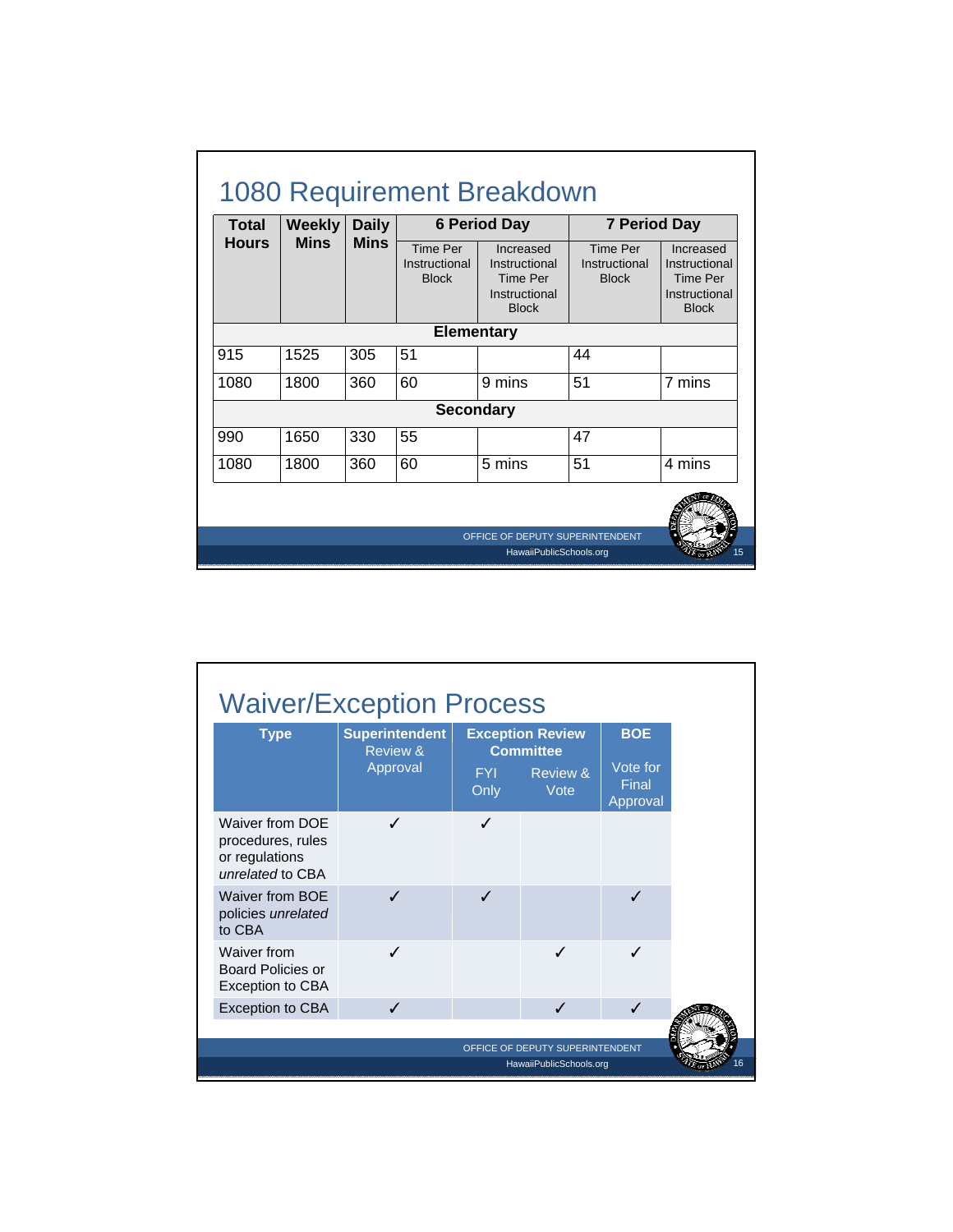

| <b>Item</b>                             | <b>Costs</b>                    |
|-----------------------------------------|---------------------------------|
| Total Additional Teachers Cost          | \$41,319,919                    |
| OSFSS - Bus/Food/Utilities              | \$7,319,317                     |
| Substitute Teachers                     | \$501,419                       |
| Fringe Cost for Sub Teachers @ 9.06%    | \$45,429                        |
| <b>Vice Principals</b>                  | \$1,214,734                     |
| <b>Educational Assistants</b>           | \$3,180,125                     |
| <b>Health Aides</b>                     | \$242,404                       |
| <b>School Security Attendants</b>       | \$238,406                       |
| Fringe Cost for "Others" @ 25.97%       | \$1,266,211                     |
| Total                                   | $$55,327,963*$                  |
| *numbers may not add up due to rounding |                                 |
|                                         | OFFICE OF DEPUTY SUPERINTENDENT |
|                                         | HawaiiPublicSchools.org         |